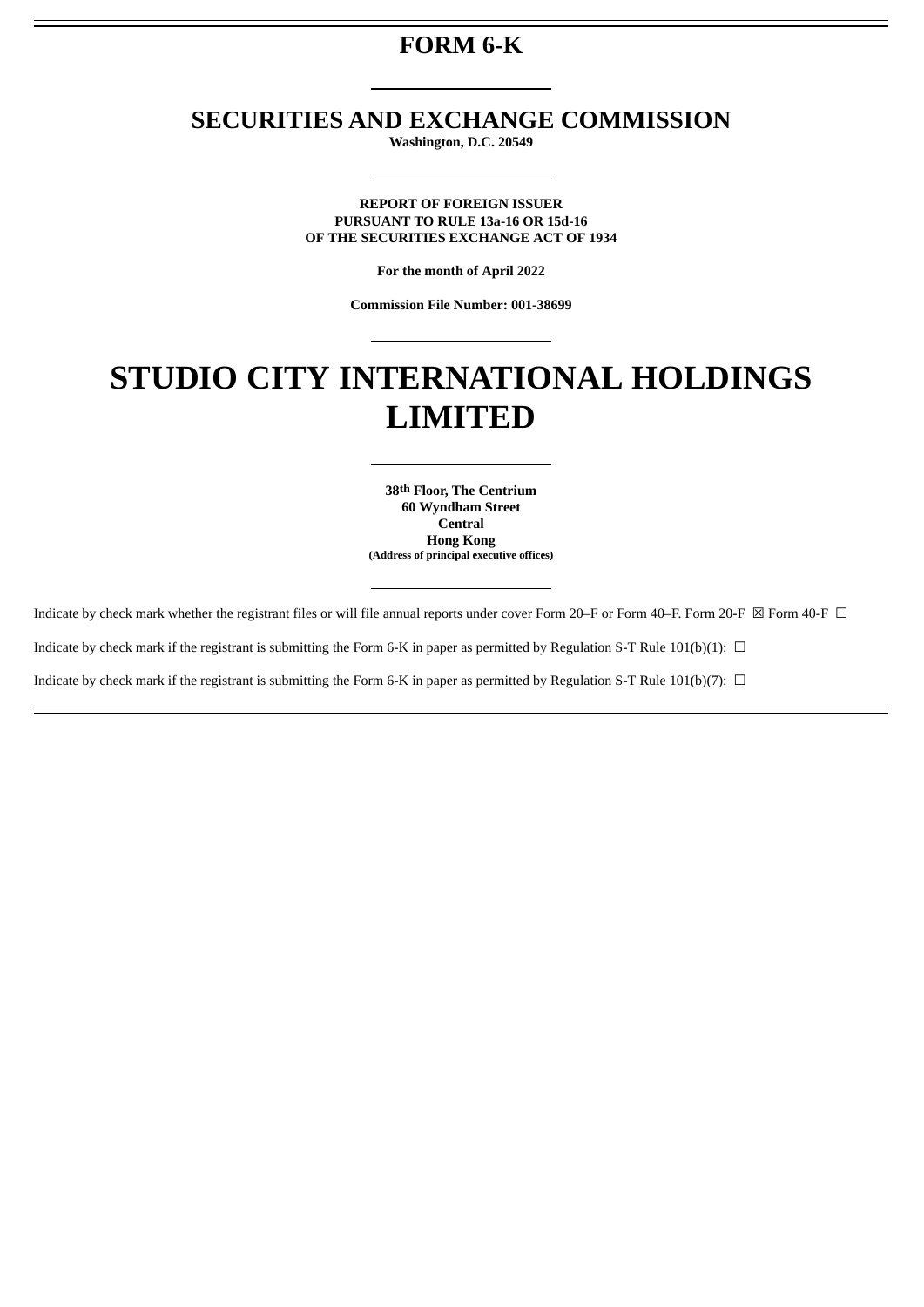#### **STUDIO CITY INTERNATIONAL HOLDINGS LIMITED Form 6–K TABLE OF CONTENTS**

**[Signature](#page-2-0)** 3

Exhibit 20.1 [Depositary's](http://www.sec.gov/Archives/edgar/data/0001713334/000119312521125525/d133994dex201.htm) Notice of Annual General Meeting of the Registrant

Exhibit 20.2 [Registrant's](http://www.sec.gov/Archives/edgar/data/0001713334/000119312521125525/d133994dex202.htm) Notice of Annual General Meeting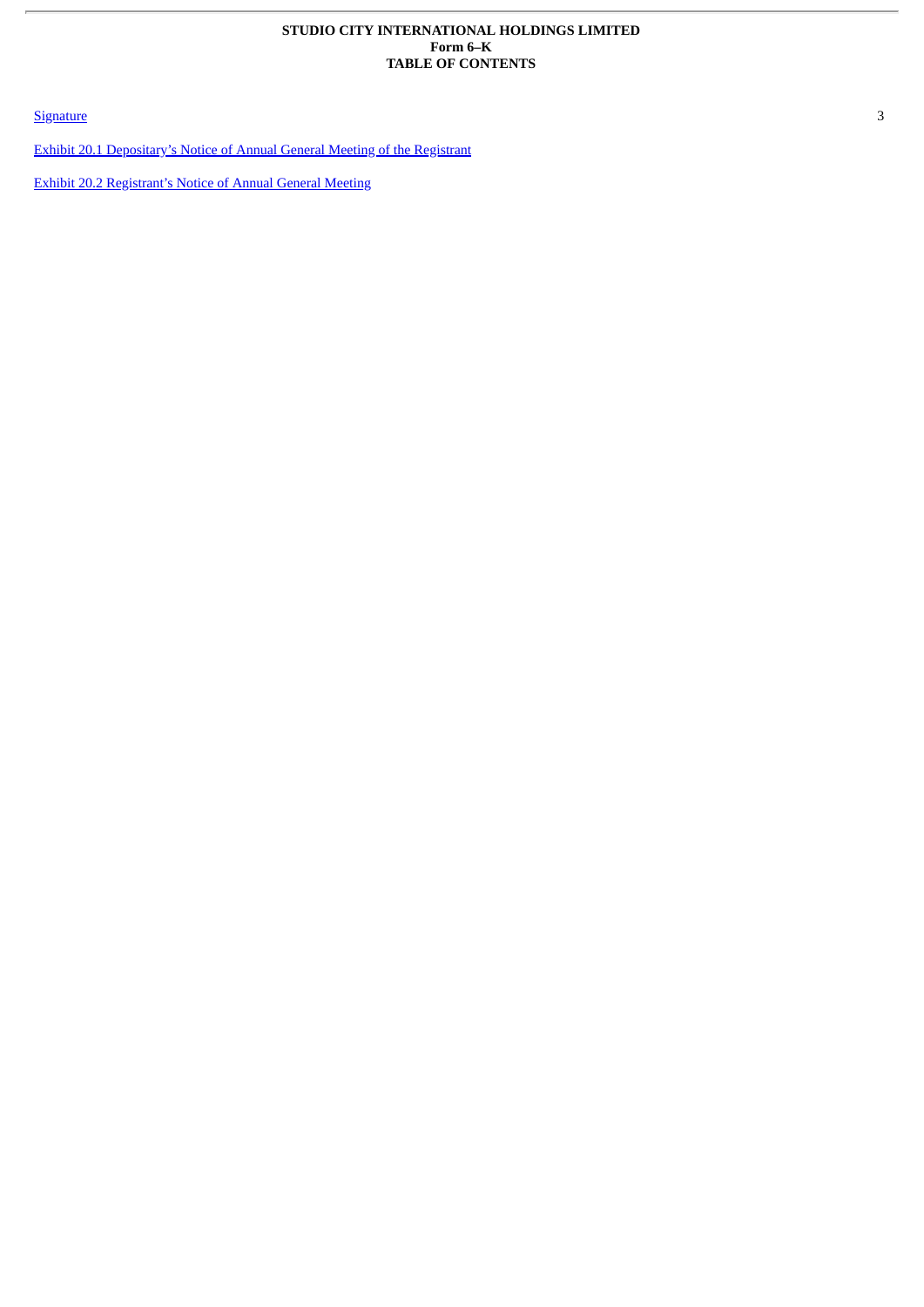**SIGNATURE**

<span id="page-2-0"></span>Pursuant to the requirements of the Securities Exchange Act of 1934, the registrant has duly caused this report to be signed on its behalf by the undersigned, thereunto duly authorized.

#### **STUDIO CITY INTERNATIONAL HOLDINGS LIMITED**

By: /s/ Stephanie Cheung Name: Stephanie Cheung

Title: Authorized Signatory

Date: April 19, 2022

3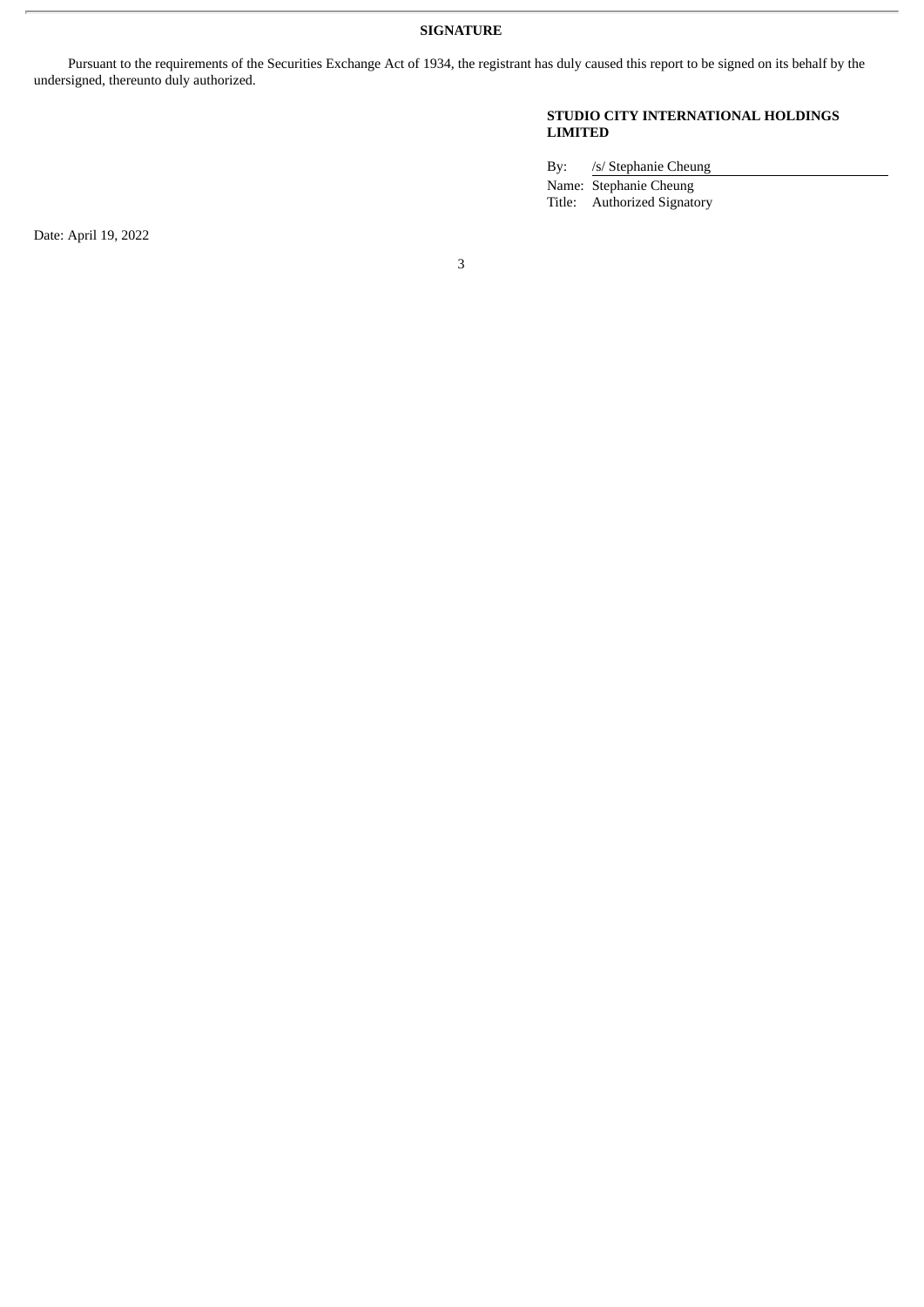#### **EXHIBIT INDEX**

#### **Exhibit No. Description**

Exhibit 20.1 Depositary's Notice of Annual General Meeting of the Registrant

Exhibit 20.2 Registrant's Notice of Annual General Meeting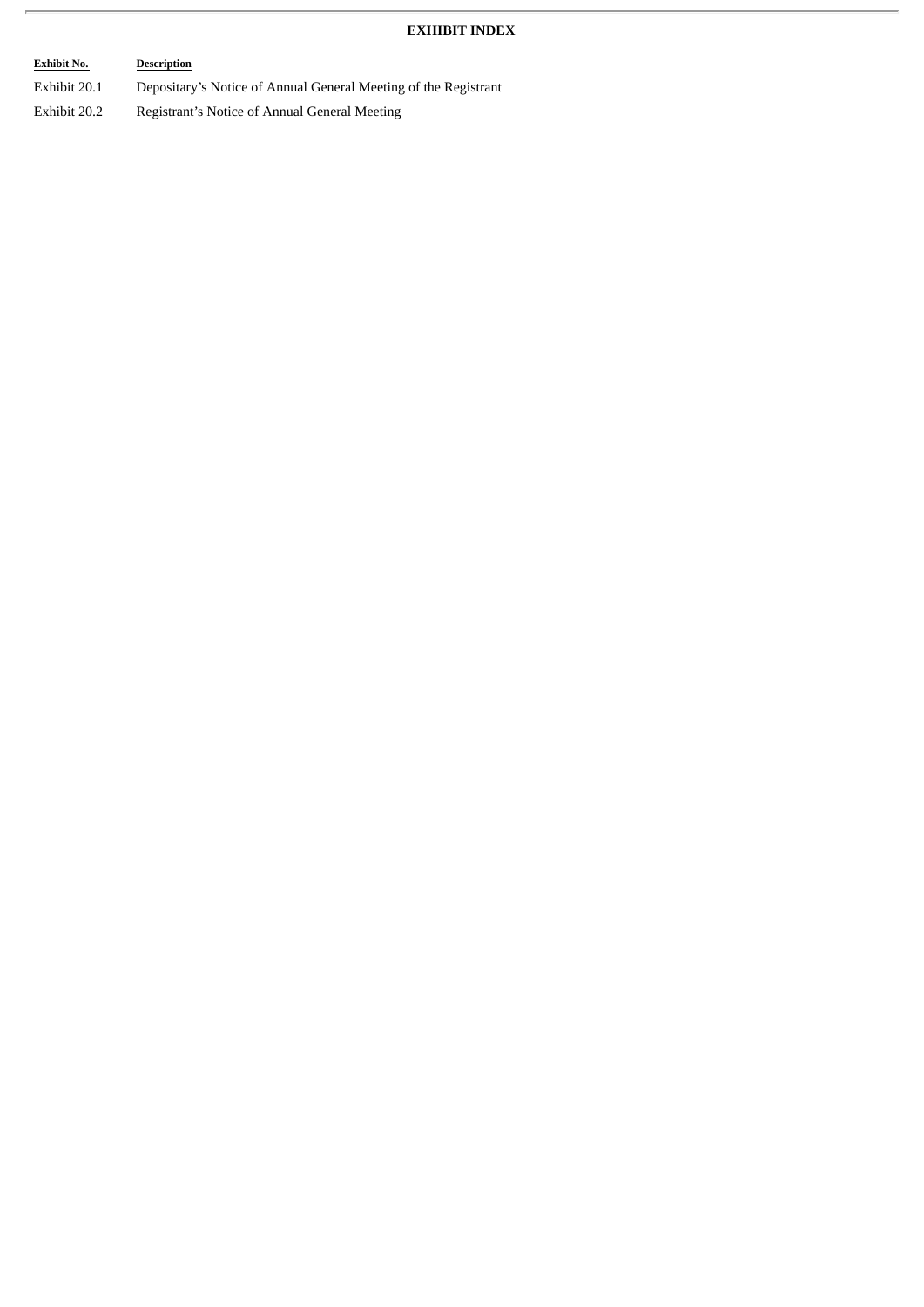

April 19, 2022

**Exhibit 20.1**

#### STUDIO CITY INTERNATIONAL HOLDINGS LIMITED

*Please be advised of the following* **Depositary's Notice of Annual General Meeting of Shareholders:**

| <b>Depositary Receipt Information</b> |                                                                                                            |                    |                  |              |
|---------------------------------------|------------------------------------------------------------------------------------------------------------|--------------------|------------------|--------------|
| <b>CUSIP:</b>                         | 86389T106                                                                                                  | (DTC Eligible)     | <b>ADS ISIN:</b> | US86389T1060 |
| <b>CUSIP:</b>                         | 86389T304                                                                                                  | (Not DTC Eligible) | <b>ADS ISIN:</b> | US86389T3041 |
| <b>Country of Incorporation:</b>      | Cayman Islands                                                                                             |                    |                  |              |
| <b>Meeting Details:</b>               | Annual General Meeting at 10:00 a.m. (Hong Kong Time) at Salon VI, Level 3, Studio City, Estrada do Istmo, |                    |                  |              |
|                                       | Cotai, Macau                                                                                               |                    |                  |              |
| <b>ADS Record Date:</b>               | April 29, 2022                                                                                             |                    |                  |              |
| <b>Meeting Date:</b>                  | June 10, 2022                                                                                              |                    |                  |              |
| <b>Meeting Agenda:</b>                | The Company's Notice of Meeting, including the Agenda, is available at the Company's website:              |                    |                  |              |
|                                       | http://ir.studiocity-macau.com                                                                             |                    |                  |              |
| Ratio (ORD:ADS):                      | 4:1                                                                                                        |                    |                  |              |

#### **FOR INFORMATIONAL PURPOSES ONLY**

Holders of American Depositary Receipts (ADRs) representing ordinary shares (the "Deposited Securities") of Studio City International Holdings Limited (the "Company") are hereby notified of the Company's Annual General Meeting of shareholders. No proposal will be submitted for shareholder approval at the AGM. Instead, the AGM will serve as an open forum for shareholders and beneficial owners of the Company's American Depositary Shares ("ADSs") to discuss Company affairs with management.

ADS holders may obtain a copy of the Company's annual report on Form 20-F, free of charge, from our website at http://ir.studiocity-macau.com

Holders and persons and/or entities having a beneficial interest in any ADSs ("Beneficial Owners") are advised that (a) the Depositary has not reviewed the Company's website or any of the items thereon, and is not liable for the contents thereof, (b) neither the Depositary nor any of its affiliates controls, is responsible for, endorses, adopts, or guarantees the accuracy or completeness of any information contained in any document prepared by the Company or on the Company's website and neither the Depositary nor any of its affiliates are or shall be liable or responsible for any information contained therein or thereon.

1

#### **For further information, please contact:**

Depositary Receipts Phone: (800) 821-8780 db@astfinancial.com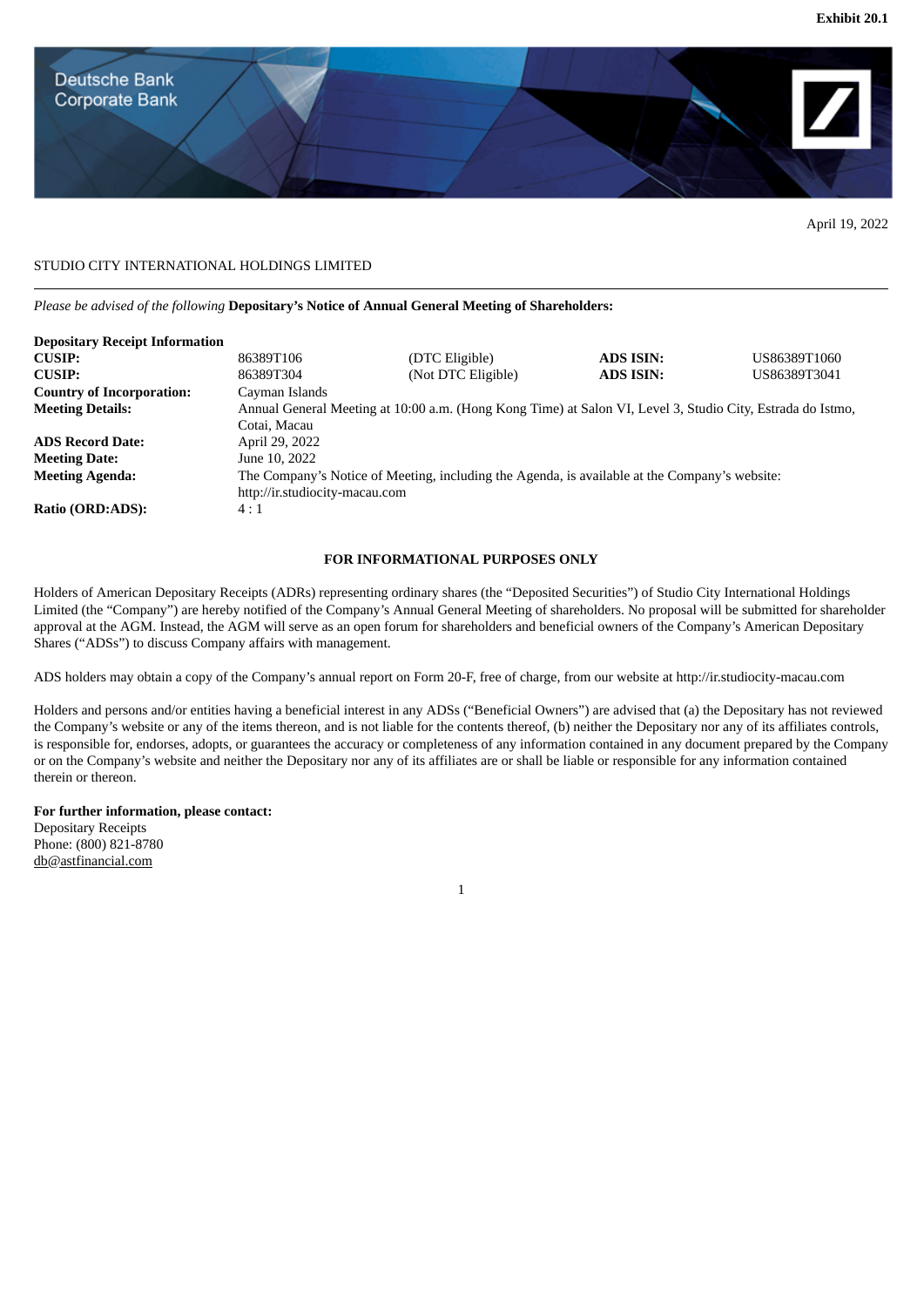# 新濠影滙 STUDIO CITY

**Studio City International Holdings Limited**

*(Incorporated in the Cayman Islands with Limited Liability)*

#### **NOTICE OF ANNUAL GENERAL MEETING OF SHAREHOLDERS TO BE HELD ON 10 JUNE 2022**

Dear Shareholders,

You are cordially invited to attend the Annual General Meeting of Shareholders (the "**Annual General Meeting**") of Studio City International Holdings Limited (the "**Company**"), which will be held at Salon VI, Level 3, Studio City, Estrada do Istmo, Cotai, Macau on 10 June 2022 at 10:00 a.m. (Hong Kong time). No proposal will be submitted to shareholders for approval at the Annual General Meeting. Instead, the Annual General Meeting will serve as an open forum for shareholders and beneficial owners of the Company's American depositary shares ("**ADSs**") to discuss Company affairs with management.

Only shareholders of record in the books of the Company at the close of business on 29 April 2022 will be entitled to attend and vote at the meeting or any adjournment that may take place.

A shareholder entitled to attend and vote at the meeting is entitled to appoint a proxy to attend and vote in his/her/its place. A proxy need not be a shareholder of the Company. A form of proxy is enclosed.

Shareholders are requested to complete, date, sign and return the enclosed proxy form to reach the Company as promptly as possible but not later than 48 hours before the time for holding the Annual General Meeting or adjourned meeting at which the proxy is to be used. The giving of such proxy will not affect your right to vote in person should you decide to attend the Annual General Meeting or adjourned meeting.

Shareholders or their proxies are responsible for their own expenses for attending the meeting, including, but not limited to, transportation and accommodation expenses.

#### **Notice regarding potential impact of COVID-19 on Annual General Meeting**

The Company continues to actively monitor developments regarding the coronavirus disease 2019 (COVID-19) outbreak.

If it is not possible or advisable to hold the Annual General Meeting as scheduled due to the impact of COVID-19, the Company will announce alternative arrangements for the meeting as promptly as practicable, which may include changing the time, date or location of the Annual General Meeting. Further, if Typhoon Signal No. 8 or above is in effect any time after 8:30 a.m. on the date of the Annual General Meeting, the meeting will also be postponed. Any such change will be announced via an announcement on the Company's website (https://ir.studiocity-macau.com/).

At the Annual General Meeting, for the health and safety of all attendees, the Company will adopt certain precautionary measures at the meeting venue, including the following:

- a. compulsory temperature checks for all attendees;
- b. submission of a health declaration form;
- c. compulsory wearing of surgical face masks by all attendees prior to admission to the meeting venue and throughout the Annual General Meeting (surgical face masks will not be provided at the Annual General Meeting and all attendees must bring their own surgical face masks);
- d. maintenance of proper distance between seats;
- e. refreshments will not be provided or served; and